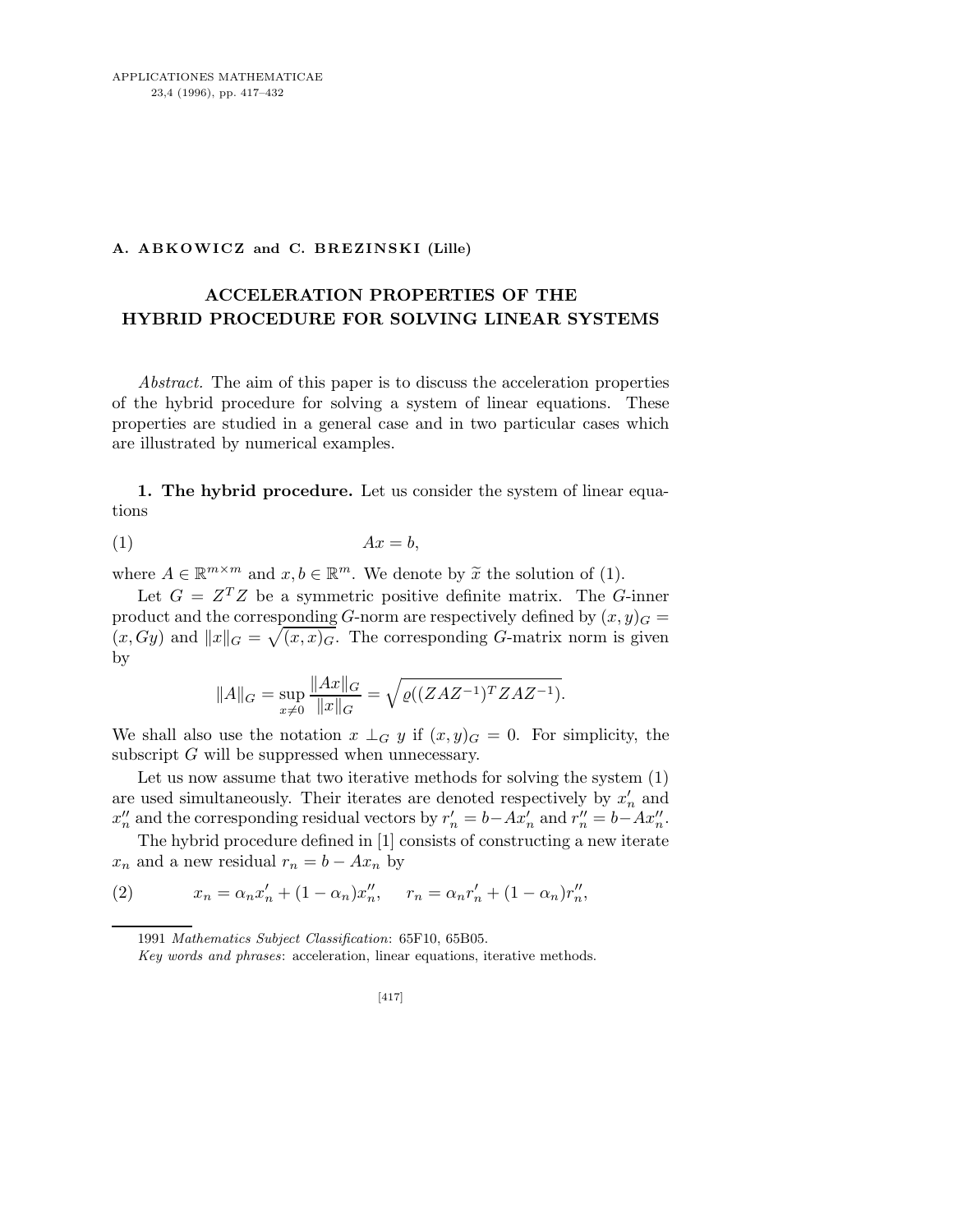with

$$
\alpha_n = -\frac{(r'_n - r''_n, r''_n)}{(r'_n - r''_n, r'_n - r''_n)}.
$$

From the definition of  $r_n$ , we see that

$$
||r_n|| = \min_{\alpha} ||\alpha r'_n + (1 - \alpha)r''_n||.
$$

We have

$$
(r_n, r'_n) = (r_n, r''_n) = (r_n, r_n)
$$

and, setting  $p_n = r'_n - r''_n$ , (2) can be written as

(3) 
$$
r_n = r_n'' - \frac{(p_n, r_n'')}{(p_n, p_n)} p_n, \quad r_n = r_n' - \frac{(p_n, r_n')}{(p_n, p_n)} p_n.
$$

It is easy to check that

(4) 
$$
(r_n, r_n) = \frac{(r'_n, r'_n)(r''_n, r''_n) - (r'_n, r''_n)^2}{(r'_n - r''_n, r'_n - r''_n)}
$$

(5) 
$$
= (r''_n, r''_n) - \frac{(p_n, r''_n)^2}{(p_n, p_n)}
$$

(6) 
$$
= (r'_n, r'_n) - \frac{(p_n, r'_n)^2}{(p_n, p_n)}.
$$

2. Properties of the hybrid procedure. We now study the acceleration properties of the hybrid procedure.

**2.1.** Asymptotic behavior of the hybrid procedure. Let  $\theta_n$  be the angle between  $Zr'_n$  and  $Zr''_n$ . Using the relation  $(r'_n, r''_n) = ||r'_n|| ||r''_n|| \cos \theta_n$  we have

$$
\alpha_n = -\frac{\|r_n'\|\|r_n''\|\cos\theta_n - \|r_n''\|^2}{\|r_n'\|^2 - 2\|r_n'\|\|r_n''\|\cos\theta_n + \|r_n''\|^2}
$$

and

$$
||r_n||^2 = \frac{||r'_n||^2||r''_n||^2(1 - \cos^2\theta_n)}{||r'_n||^2 - 2||r'_n|| ||r''_n|| \cos\theta_n + ||r''_n||^2}.
$$

Setting  $\rho_n = ||r'_n||/||r''_n||$  we obtain

$$
\alpha_n = -\frac{\varrho_n \cos \theta_n - 1}{\varrho_n^2 - 2\varrho_n \cos \theta_n + 1},
$$

$$
||r_n||^2 \qquad 1 - \cos^2 \theta_n
$$

(7) 
$$
\frac{\|r_n\|}{\|r'_n\|^2} = \frac{1 - \cos \theta_n}{\varrho_n^2 - 2\varrho_n \cos \theta_n + 1}
$$

(8) 
$$
= 1 - \frac{(\varrho_n - \cos \theta_n)^2}{(\varrho_n - \cos \theta_n)^2 + \sin^2 \theta_n}
$$

(9) 
$$
= \frac{\sin^2 \theta_n}{(\varrho_n - \cos \theta_n)^2 + \sin^2 \theta_n}
$$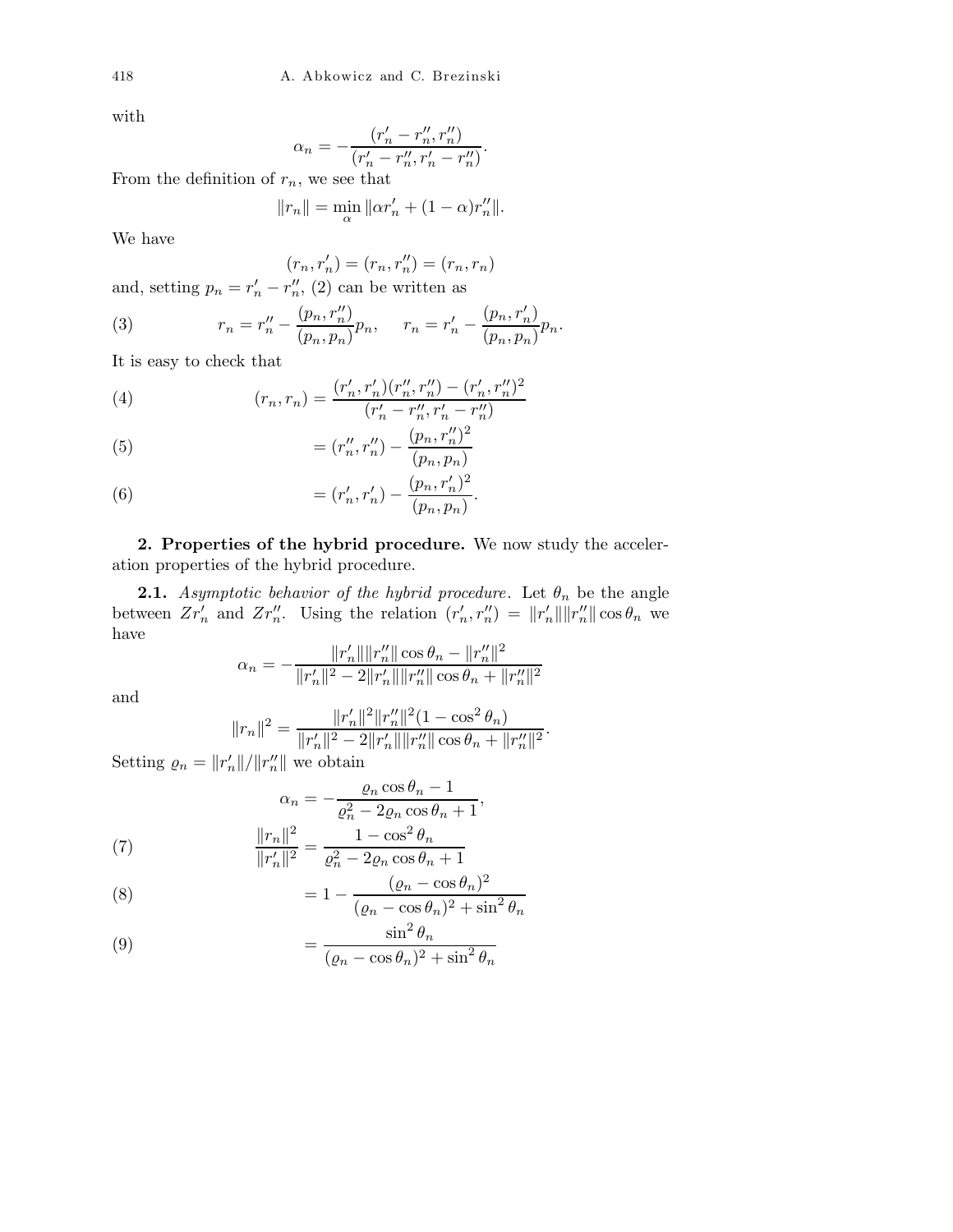*Hybrid procedure for solving linear systems* 419

(10) 
$$
= \frac{\sin^2 \theta_n}{\varrho_n^2 - 2\varrho_n \cos \theta_n + 1}.
$$

From these relations, we immediately obtain

THEOREM 2.1. Suppose that the limit  $\lim_{n\to\infty} \theta_n = \theta$  exists.

- 1. If  $\lim_{n\to\infty} \varrho_n = 0$  then  $\lim_{n\to\infty} \alpha_n = 1$ .
- 2. If  $\lim_{n\to\infty} \varrho_n = 1$  and  $\theta \neq 0, \pi$  then  $\lim_{n\to\infty} \alpha_n = 1/2$ .
- 3. If  $\lim_{n\to\infty} \varrho_n = \infty$  then  $\lim_{n\to\infty} \alpha_n = 0$ .

This theorem shows that the hybrid procedure asymptotically selects the best method among the two.

Let us now consider the convergence behavior of  $||r_n||/||r_n'||$ . From (10), we immediately have

THEOREM 2.2. If the limits  $\lim_{n\to\infty} \varrho_n = \varrho$  and  $\lim_{n\to\infty} \theta_n = \theta$  exist and  $\varrho^2 - 2\varrho \cos \theta + 1 \neq 0$ , then

$$
\lim_{n \to \infty} \frac{\|r_n\|^2}{\|r'_n\|^2} = \frac{\sin^2 \theta}{\varrho^2 - 2\varrho \cos \theta + 1} \le 1.
$$

Remark 1. Obviously if  $\varrho \leq 1$ , we also have  $\lim_{n\to\infty} ||r_n||^2 / ||r_n''||^2 \leq 1$ . Thus  $\lim_{n\to\infty} ||r_n|| / \min(||r_n'||, ||r_n''||)$  exists and is not greater than 1.

Similar results can be obtained by considering the ratio  $||r_n||^2/||r''_n||^2$ .

It must also be noticed that  $||r_n||^2/||r'_n||^2$  tends to 1 if and only if  $\varrho =$  $\cos \theta$ . This result comes out directly from (8) and we also get

THEOREM 2.3. A necessary and sufficient condition for the existence of an N such that

$$
0 \le ||r_n||^2 / ||r'_n||^2 < 1 \quad \text{for all } n \ge N
$$

is that  $(r'_n - r''_n, r'_n) \neq 0$  for all  $n \geq N$ .

P r o o f. Suppose that  $(r'_n - r''_n, r'_n) \neq 0$  for all  $n \geq N$ . Thus we have

$$
\varrho_n - \cos \theta_n = \frac{\|r'_n\|}{\|r''_n\|} - \frac{(r'_n, r''_n)}{\|r'_n\| \|r''_n\|} = \frac{(r'_n, r'_n - r''_n)}{\|r'_n\| \|r''_n\|} \neq 0
$$

and, from (8), it follows that  $||r_n||^2/||r'_n||^2 < 1$ . The reverse implication is proved similarly.  $\blacksquare$ 

Let us now study some cases where  $(r_n)$  converges to zero faster than  $(r'_n)$  and  $(r''_n)$ . From (9), we have

THEOREM 2.4. If there are  $\rho$  and N such that  $0 \leq \rho_n \leq \rho \leq 1$  for all  $n \geq N$ , then a necessary and sufficient condition for

$$
\lim_{n\to\infty} \|r_n\|/\|r_n'\|=0
$$

to hold is that  $(\theta_n)$  tends to 0 or  $\pi$ .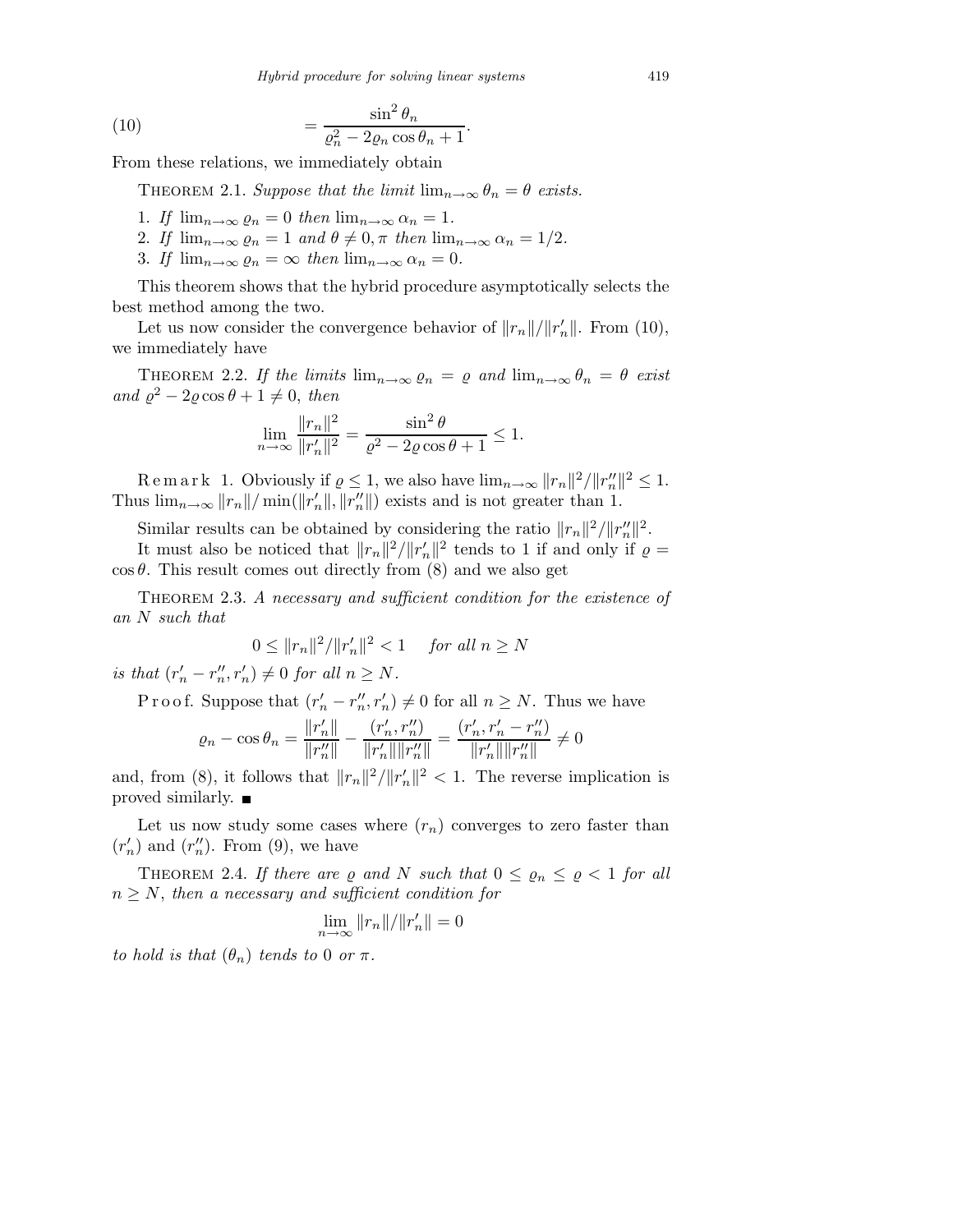P r o o f. First let us prove the sufficiency. Suppose that  $(\theta_n)$  tends to 0 or  $\pi$ . Thus, since  $\varrho_n \leq \varrho < 1$ , from (9) we have  $\lim_{n\to\infty} ||r_n||/||r_n'|| = 0$ .

To prove the necessity, suppose that  $\lim_{n\to\infty} ||r_n||/||r_n'|| = 0$ . The condition  $\varrho_n \leq \varrho < 1$  implies that  $\sin \theta_n$  tends to 0, which ends the proof.

Remark 2. Since  $\rho_n < 1$  we have  $||r_n'|| < ||r_n''||$  for all  $n \geq N$  and so  $\lim_{n \to \infty} ||r_n|| / \min(||r'_n||, ||r''_n||) = 0.$ 

Let us now study the case where  $(\varrho_n)$  tends to 1. From (10), we first have

THEOREM 2.5. If  $\lim_{n\to\infty} \rho_n = 1$ , then a sufficient condition for

$$
\lim_{n \to \infty} ||r_n|| / ||r'_n|| = 0
$$

to hold is that  $(\theta_n)$  tends to  $\pi$ .

R e m a r k 3. Since  $\lim_{n\to\infty} \varrho_n = 1$ , it follows that

$$
\lim_{n \to \infty} ||r_n|| / \min(||r_n'||, ||r_n''||) = 0.
$$

Another result in the case where  $(\varrho_n)$  tends to 1 is given by

THEOREM 2.6. If  $||r_n'||/||r_n''|| = 1 + a_n$  with  $\lim_{n\to\infty} a_n = 0$ , then a sufficient condition for

$$
\lim_{n\to\infty}||r_n||/||r_n'||=0
$$

to hold is that  $\theta_n = o(a_n)$ .

Proof. We have

$$
\cos \theta_n = 1 - \theta_n^2 / 2 + \mathcal{O}(\theta_n^4), \quad \sin \theta_n = \theta_n + \mathcal{O}(\theta_n^3).
$$

Replacing in formula (10), we have

$$
\frac{\|r_n\|}{\|r'_n\|} = \frac{\sin^2 \theta_n}{\varrho_n^2 - 2\varrho_n \cos \theta_n + 1}
$$
  
= 
$$
\frac{(\theta_n (1 + \mathcal{O}(\theta_n^2)))^2}{(1 + a_n)^2 - 2(1 + a_n)(1 - \theta_n^2/2 + \mathcal{O}(\theta_n^4)) + 1}
$$
  
= 
$$
\frac{\theta_n^2 (1 + \mathcal{O}(\theta_n^2))}{a_n^2 + \theta_n^2 + a_n \theta_n^2 + (1 + a_n)\mathcal{O}(\theta_n^4)}
$$
  
= 
$$
\frac{1 + \mathcal{O}(\theta_n^2)}{(a_n/\theta_n)^2 + 1 + a_n + (1 + a_n)\mathcal{O}(\theta_n^2)}
$$

and the result follows.  $\blacksquare$ 

Remark 4. Since  $\lim_{n\to\infty} \varrho_n = 1$ , the conclusion of Remark 3 still holds.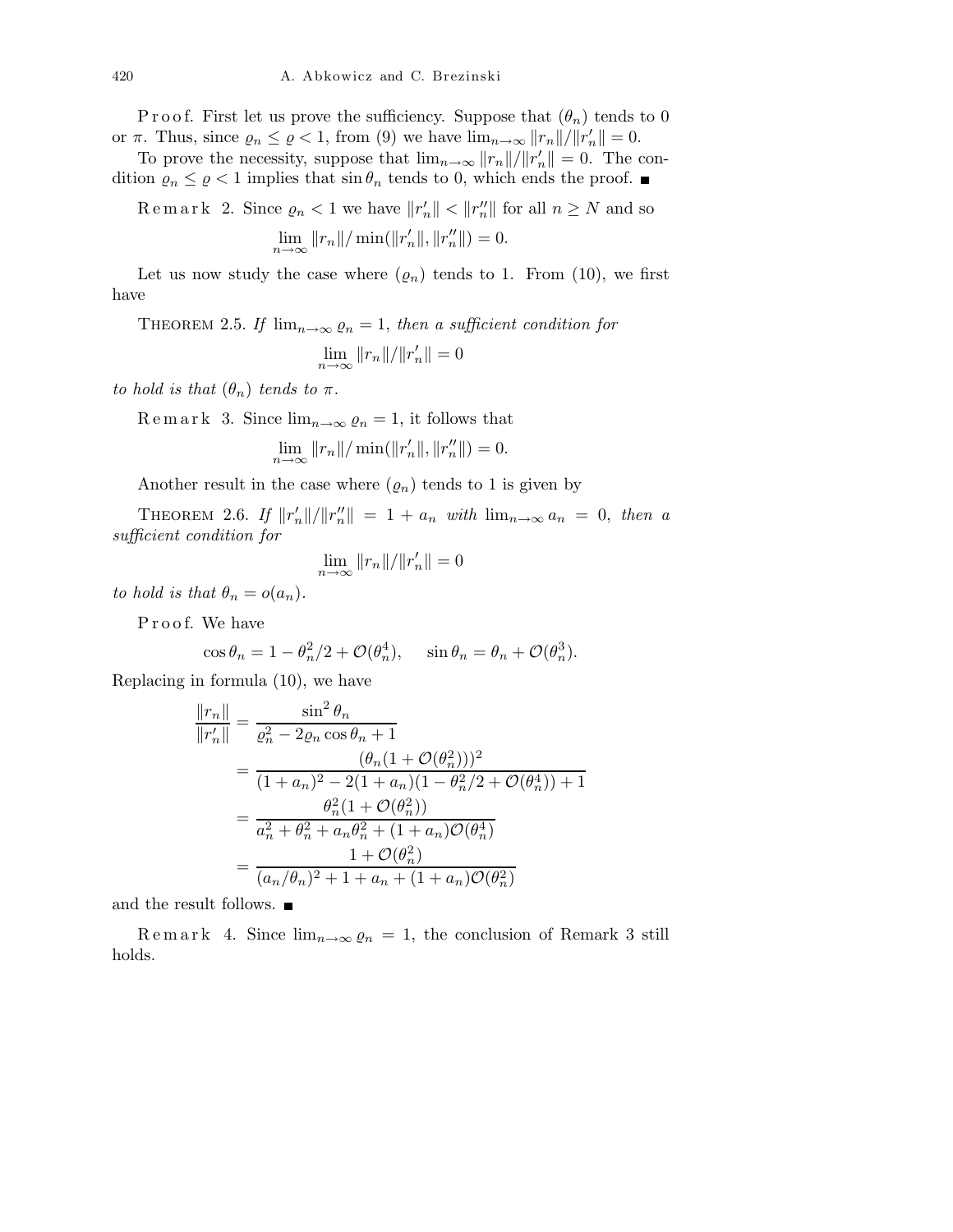Another presentation consists in considering the angle  $\vartheta_n$  between  $Zr'_n$ and  $Zp_n$ . From (6) we have  $||r_n||^2 = ||r_n'||^2 \sin^2 \vartheta_n$ . Directly from this equation we obtain

THEOREM 2.7. If there exists  $\vartheta \neq \pi/2$  such that  $\lim_{n\to\infty} \vartheta_n = \vartheta$  then  $\lim_{n \to \infty} ||r_n|| / ||r'_n|| = |\sin \vartheta| < 1.$ 

Also, we have

THEOREM 2.8.  $\lim_{n\to\infty} ||r_n||/||r_n'|| = 0$  if and only if  $(\vartheta_n)$  tends to 0 or π.

These results are simpler than the preceding ones, in particular those of Theorems 2.2–2.4.

Remark 5. Similarly, if we denote by  $\varphi_n$  the angle between  $Zr''_n$  and  $Zp_n$ , we have  $||r_n||^2 = ||r_n''||^2 \sin^2 \varphi_n$ . Obviously  $\theta_n = \varphi_n - \vartheta_n$ .

**2.2.** Geometric behavior of the hybrid procedure. A sphere in  $\mathbb{R}^m$  with respect to the G-norm will be denoted by

$$
\Upsilon_G(q,r) = \{ y \in \mathbb{R}^m : ||y - q||_G = r \}.
$$

We have the following properties:

PROPERTY 1.  $r_n \in \Upsilon_G(r'_n/2, ||r'_n||_G/2) \cap \Upsilon_G(r''_n/2, ||r''_n||_G/2).$ 

P r o o f. By definition, we have  $(r_n, r_n) = (r_n, r'_n) = (r_n, r''_n)$ . Computing  $||r_n - r'_n/2||^2$  we get

$$
||r_n - r'_n/2||^2 = ||r_n||^2 - (r_n, r'_n) + \frac{1}{4}||r'_n||^2 = \frac{1}{4}||r'_n||^2.
$$

In the same way, we can prove that  $||r_n - r''_n/2||^2 = \frac{1}{4}$  $\frac{1}{4} ||r''_n||^2$  and the result follows.  $\blacksquare$ 

Let us denote by  $e_n = \tilde{x} - x_n$ ,  $e'_n = \tilde{x} - x'_n$ ,  $e''_n = \tilde{x} - x''_n$  the error vectors corresponding respectively to  $x_n, x'_n, x''_n$ . Using the relation  $r_n = Ae_n$  and the preceding property we have

PROPERTY 2.

$$
e_n \in \Upsilon_{A^TGA}(e'_n/2, \|e'_n\|_{A^TGA}/2) \cap \Upsilon_{A^TGA}(e''_n/2, \|e''_n\|_{A^TGA}/2).
$$

The hybrid procedure is a projection method because there exists a matrix  $\wp_n \in \mathbb{R}^{m \times m}$  such that

$$
r_n = \wp_n r_n' = \wp_n r_n'' \quad \text{with} \quad \wp_n = I - \frac{p_n p_n^T G}{p_n^T G p_n}.
$$

It is easy to see that  $\wp_n^2 = \wp_n$  and  $(G\wp_n)^T = G\wp_n$ . So  $\wp_n$  is a G-orthogonal projection. By definition of  $\wp_n$  we get

$$
\wp_n v = v \quad \text{if } v \perp_G p_n,
$$
  

$$
\wp_n v = 0 \quad \text{if } v \in \text{span}\{p_n\}.
$$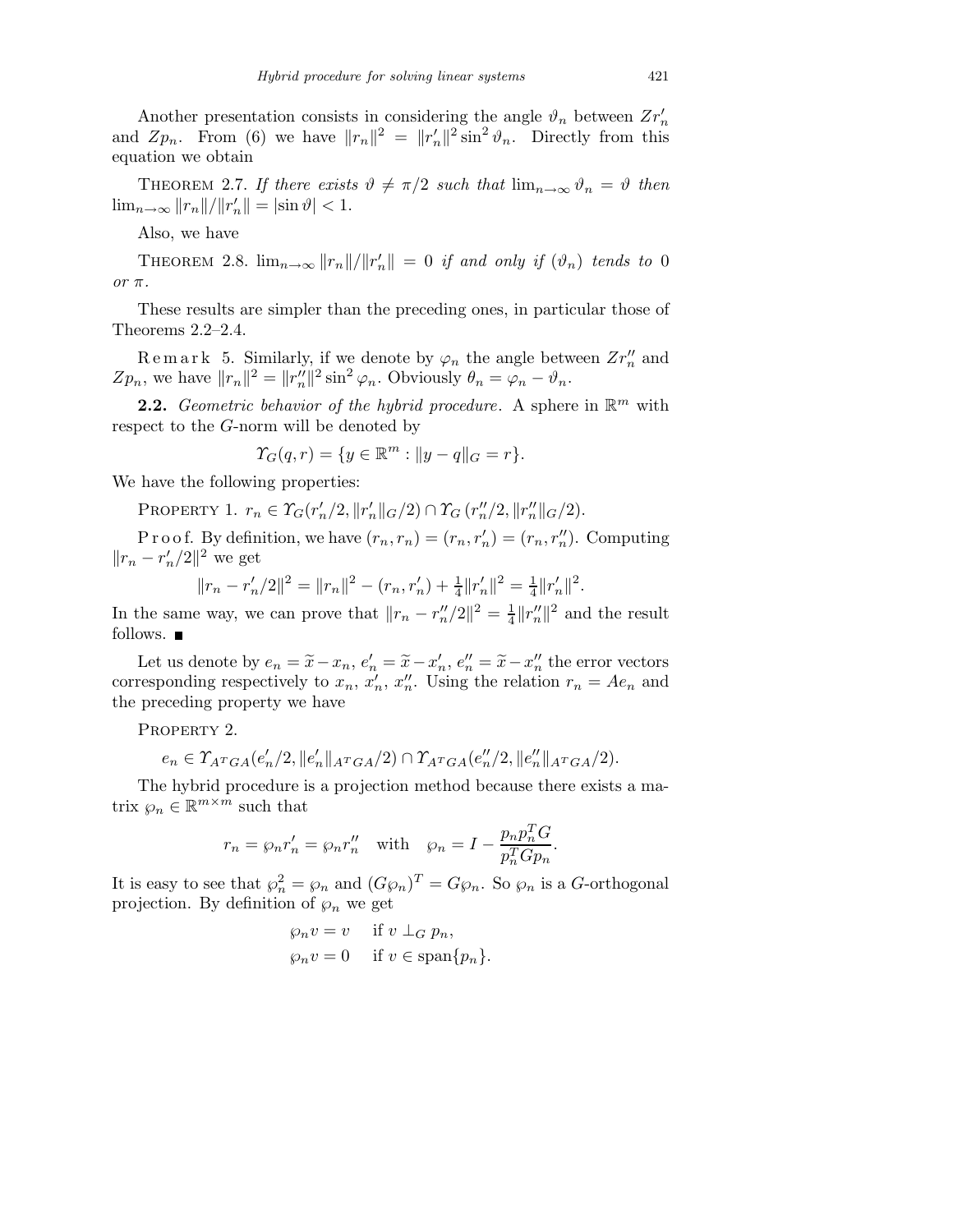The above results can be considered as a generalization of the results given in [8].

3. Applications. It seems quite difficult to obtain more theoretical results on the convergence of the hybrid procedure in the general case. So,  $(r'_n)$  being an arbitrary sequence of residual vectors, we shall assume that we are in one of the following particular cases:

(i) 
$$
r''_n = Br_{n-1}
$$
, (ii)  $r''_n = Br'_n$ .

Such a situation arises, for example, if we consider a splitting of the matrix A,

) by

$$
A = M - N,
$$
  
and if  $x_n''$  is obtained from y (equal to  $x_{n-1}$  or  $x_n'$ )  

$$
x_n'' = M^{-1}Ny + M^{-1}b.
$$

In this case the associated residual has the form

$$
r_n'' = b - Ax_n'' = b - A(M^{-1}Ny + M^{-1}b)
$$
  
= b - (M - N)(M^{-1}Ny + M^{-1}b) = NM^{-1}(b - Ay).

Thus we have  $B = NM^{-1}$  with  $y = x_{n-1}$  (case (i)) and  $y = x'_{n-1}$  (case (ii)). It must be noticed that  $B = I - AM^{-1}$ . This situation also holds if  $B =$  $I - AC$  with C an arbitrary matrix. In this case, we have

$$
x_n = \alpha_n x'_n + (1 - \alpha_n)(y + C(b - Ay)).
$$

(We are indebted to one of the referees for this remark.)

**3.1.** Case (i). Let  $r_n$  be computed by the hybrid procedure from  $r''_n =$  $Br_{n-1}$  and  $r'_n$ . We have

$$
r_n = \alpha_n r'_n + (1 - \alpha_n) B r_{n-1}
$$

and we get

LEMMA 3.1. Let  $r_0 = r'_0$ . Then, for all  $n \ge 1$ ,

$$
H1(n) \t\t\t r_n = \sum_{i=0}^{n} a_i^{(n)} B^{n-i} r'_i
$$

with

$$
H2(n) \t\t \sum_{i=0}^{n} a_i^{(n)} = 1.
$$

P r o o f.  $a_0^{(0)} = 1$  and so  $H1(0)$  and  $H2(0)$  are true. Suppose that  $H1(n-1)$  and  $H2(n-1)$  hold. From the definition of  $r_n$  and from  $H1(n-1)$ ,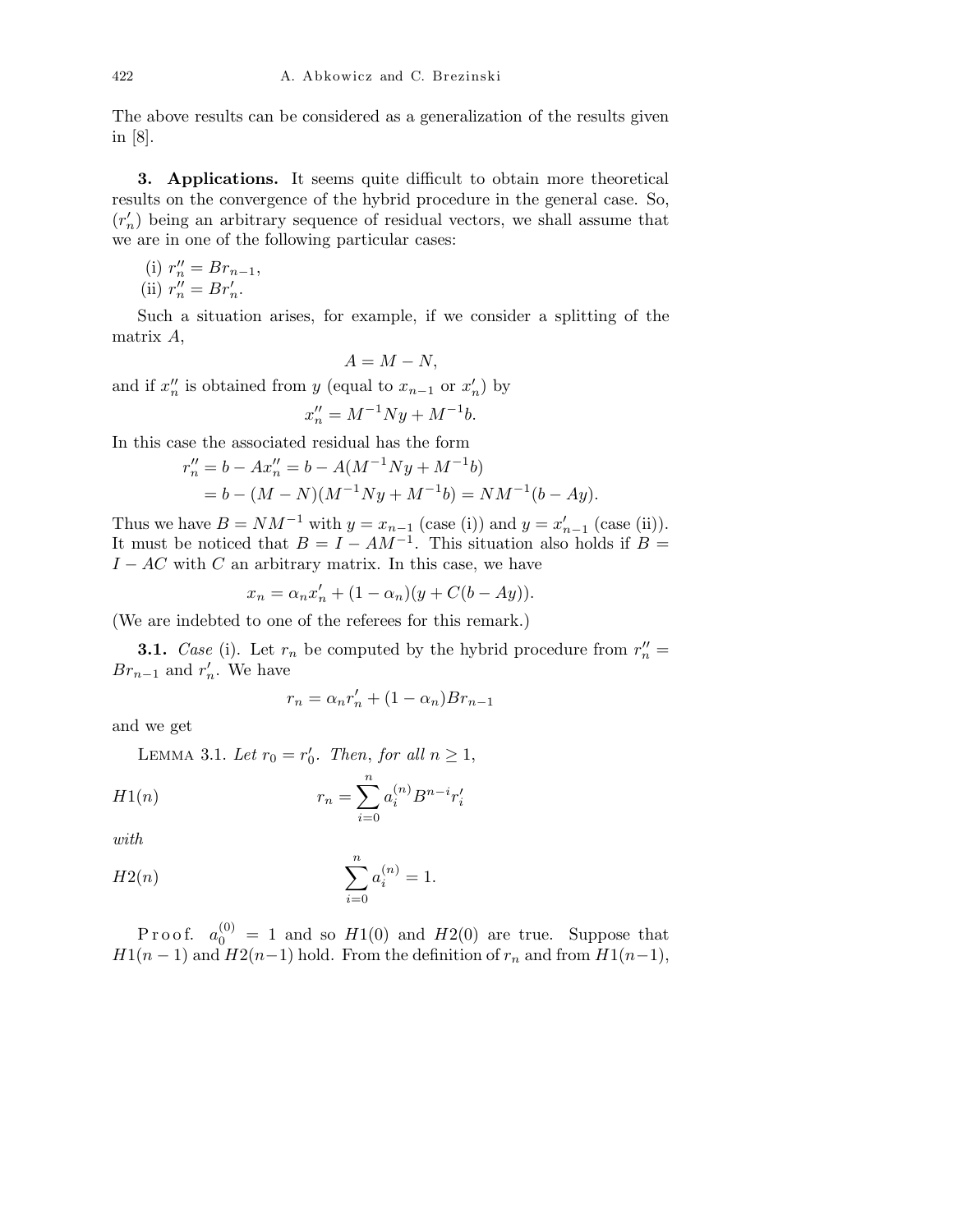we get

$$
r_n = \alpha_n r'_n + (1 - \alpha_n)Br_{n-1} = \alpha_n r'_n + (1 - \alpha_n)B \sum_{i=0}^{n-1} a_i^{(n-1)} B^{n-1-i} r'_i
$$
  
=  $\alpha_n r'_n + \sum_{i=0}^{n-1} (1 - \alpha_n) a_i^{(n-1)} B^{n-i} r'_i = \sum_{i=0}^{n} a_i^{(n)} B^{n-i} r'_i$ ,

where the  $a_i^{(n)}$ 's are given by

$$
a_i^{(n)} = (1 - \alpha_n) a_i^{(n-1)}, \quad i = 0, \dots, n-1,
$$
  
 $a_n^{(n)} = \alpha_n.$ 

Thus  $H1(n)$  is true with  $H2(n)$  obviously satisfied.

 $\text{R} \text{ e m a r k } 6. \text{ When } r_n' \text{ is computed by a polynomial method of the form}$  $r'_n = P_n(B)r'_0$  then  $r_n = Q_n(B)r'_0$  with  $Q_n$  given by  $Q_n(t) = \alpha_n P_n(t) +$  $(1 - \alpha_n)tQ_{n-1}(t).$ 

Let us now prove other results. We have

THEOREM 3.2. Let  $\gamma$  be an eigenvector of B. If  $r_n = c_n \gamma + a_n$  with

$$
\lim_{n \to \infty} (\gamma, r'_n) / ||r'_n|| = ||\gamma|| \quad \text{and} \quad \lim_{n \to \infty} ||a_n|| / c_n = 0
$$

then  $\lim_{n\to\infty} ||r_n||/||r_n'|| = 0.$ 

P r o o f. Let  $\theta_n$  be the angle between  $ZBr_{n-1}$  and  $Zr'_n$ . We have  $(Br_{n-1}, r'_n)^2 = c_{n-1}^2 \lambda^2 (\gamma, r'_n)^2 + (Ba_{n-1}, r'_n)^2 + 2c_{n-1}\lambda(\gamma, r'_n)(Ba_{n-1}, r'_n),$  $||Br_{n-1}||^2 = c_{n-1}^2 \lambda^2 ||\gamma||^2 + ||Ba_{n-1}||^2 + 2c_{n-1}\lambda(\gamma, Ba_{n-1}),$ 

where  $\lambda$  is the eigenvalue of B corresponding to  $\gamma$ . Thus

$$
\lim_{n \to \infty} \cos^2 \theta_n = \lim_{n \to \infty} \frac{(Br_{n-1}, r'_n)^2}{\|Br_{n-1}\|^2 \|r'_n\|^2}
$$
\n
$$
= \lim_{n \to \infty} \left[ \frac{\lambda^2 \frac{(\gamma, r'_n)^2}{\|r'_n\|^2} + \frac{(Ba_{n-1}, r'_n)^2}{c_{n-1}^2 \|r'_n\|^2} + 2\lambda \frac{(\gamma, r'_n)(Ba_{n-1}, r'_n)}{c_{n-1} \|r'_n\|^2}}{\lambda^2 \|\gamma\|^2 + \frac{\|Ba_{n-1}\|^2}{c_{n-1}^2} + 2\lambda \frac{(\gamma, a_{n-1})}{c_{n-1}} \right]
$$
\n
$$
= 1
$$

and the result follows from Theorem 2.4.  $\blacksquare$ 

From the minimization property of  $r_n$  we have

$$
||r_n|| \le ||Br_{n-1}|| \le ||B|| ||r_{n-1}||
$$
  
and thus  $||r_n|| \le ||r_{n-1}||$  if  $||B|| \le 1$ .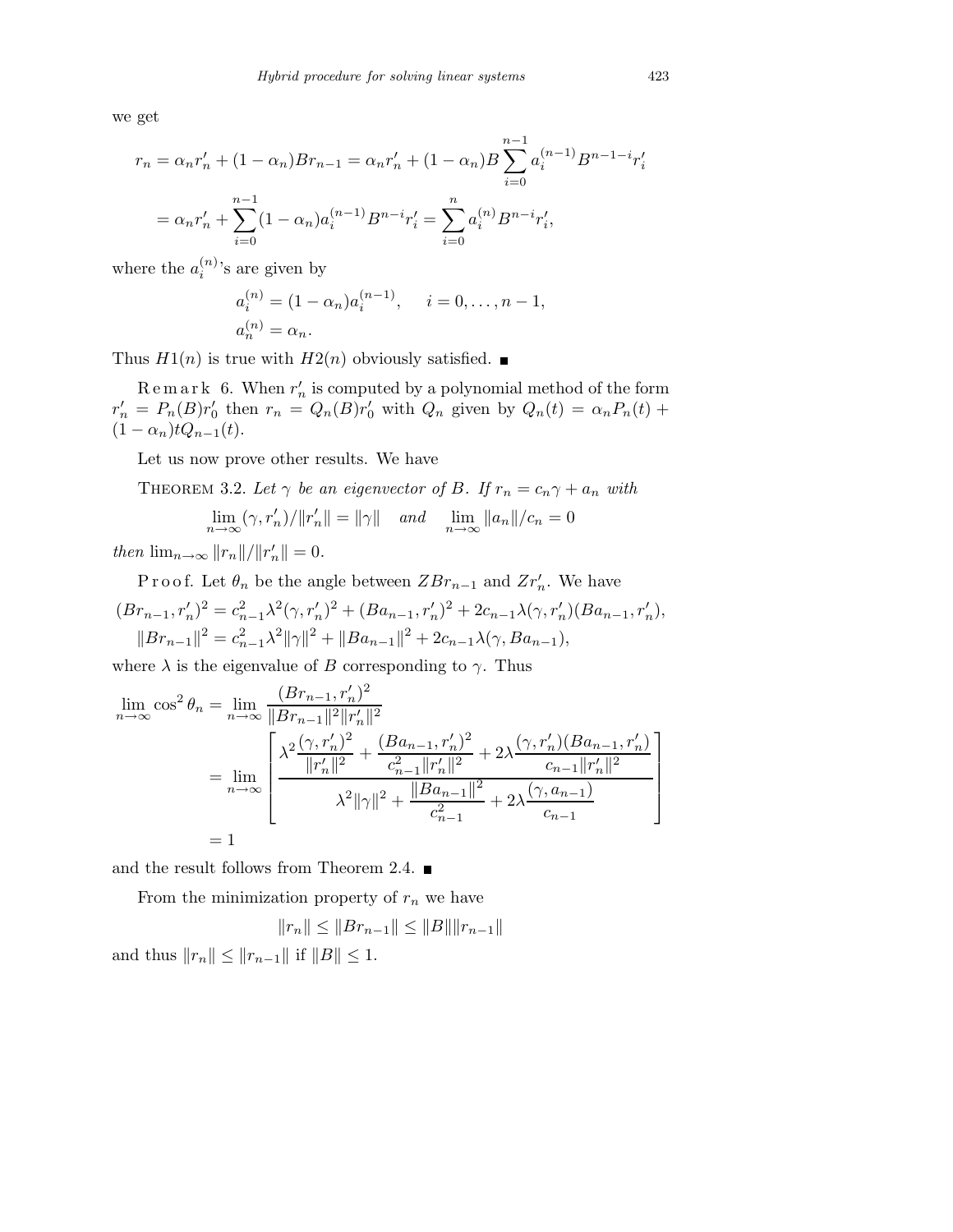In particular, consider a splitting  $A = M - N$  of the matrix A. Premultiplying the system (1) from the right by  $M^{-1}$  we get a new system of the form  $(11)$ 

with

$$
A^{(M)}x = b^{(M)}
$$

$$
B^{(M)} = M^{-1}N, \quad A^{(M)} = I - B^{(M)}, \quad b^{(M)} = M^{-1}b.
$$

Applying the method described above to this new system, we get

$$
||r_n|| \leq ||B^{(M)}|| ||r_{n-1}||.
$$

Thus, a good choice of  $B^{(M)}$  is equivalent to a good choice of the preconditioner M from the right-hand side.

When  $B = I$ , the method is called the *Minimal Residual Smoothing* (MRS) algorithm. It was introduced in [6, 7] and applied to some well known methods. For more details, see [2, 9–12].

We now apply it to an error-minimization method [4]. Set  $e'_n = \tilde{x} - x'_n$ and  $e_n = \tilde{x} - x_n$ . Let  $\varphi$  be any norm in  $\mathbb{R}^m$ . For any  $x \in \mathbb{R}^m$  we denote by  $z(x)$  a vector such that

$$
(z(x),x)=\varphi(x).
$$

This is called a *decomposition* of the norm  $\varphi$ . Such decompositions were introduced by Gastinel [3] for the case of the  $l_1$ -norm.

Let  $x'_0$  be a given vector. The *Transformed Norm Decomposition Method* (TNDE) [4] is defined by

$$
r'_0 = b - Ax'_0, \quad p'_0 = A^T z_0,
$$

and for  $n = 0, 1, \ldots$ ,

$$
x'_{n+1} = x'_{n} - \beta_n p'_{n}, \quad r'_{n+1} = r'_{n} + \beta_n A p'_{n},
$$
  

$$
p'_{n+1} = A^T z_{n+1} + \sum_{i=0}^{n} \gamma^{(i)}_{n+1} p'_{i},
$$

where  $z_i$  is such that  $(z_i, r_i) = \varphi(r_i)$ . The coefficients  $\beta_n$  and  $\gamma_{n+1}^{(i)}$  are given by

$$
\beta_n = \frac{(p'_n, e'_n)}{(p'_n, p'_n)} = -\frac{\varphi(r'_n)}{(p'_n, p'_n)}
$$

and

$$
\gamma_{n+1}^{(i)} = -\frac{(p_i', A^T z_{n+1})}{(p_i', p_i')}, \quad i = 0, \dots, n.
$$

The sequence  $(e'_n = \tilde{x} - x'_n)$  has the following properties:

1.  $e'_n \in V_n = e'_0 + \text{span}\{p'_0, \ldots, p'_n\},\$ 2.  $V_{n-1} \subset V_n$ , 3.  $||e'_n|| = \min_{e \in V_n} ||e||$ , 4.  $||e'_n|| \leq ||e'_{n-1}||.$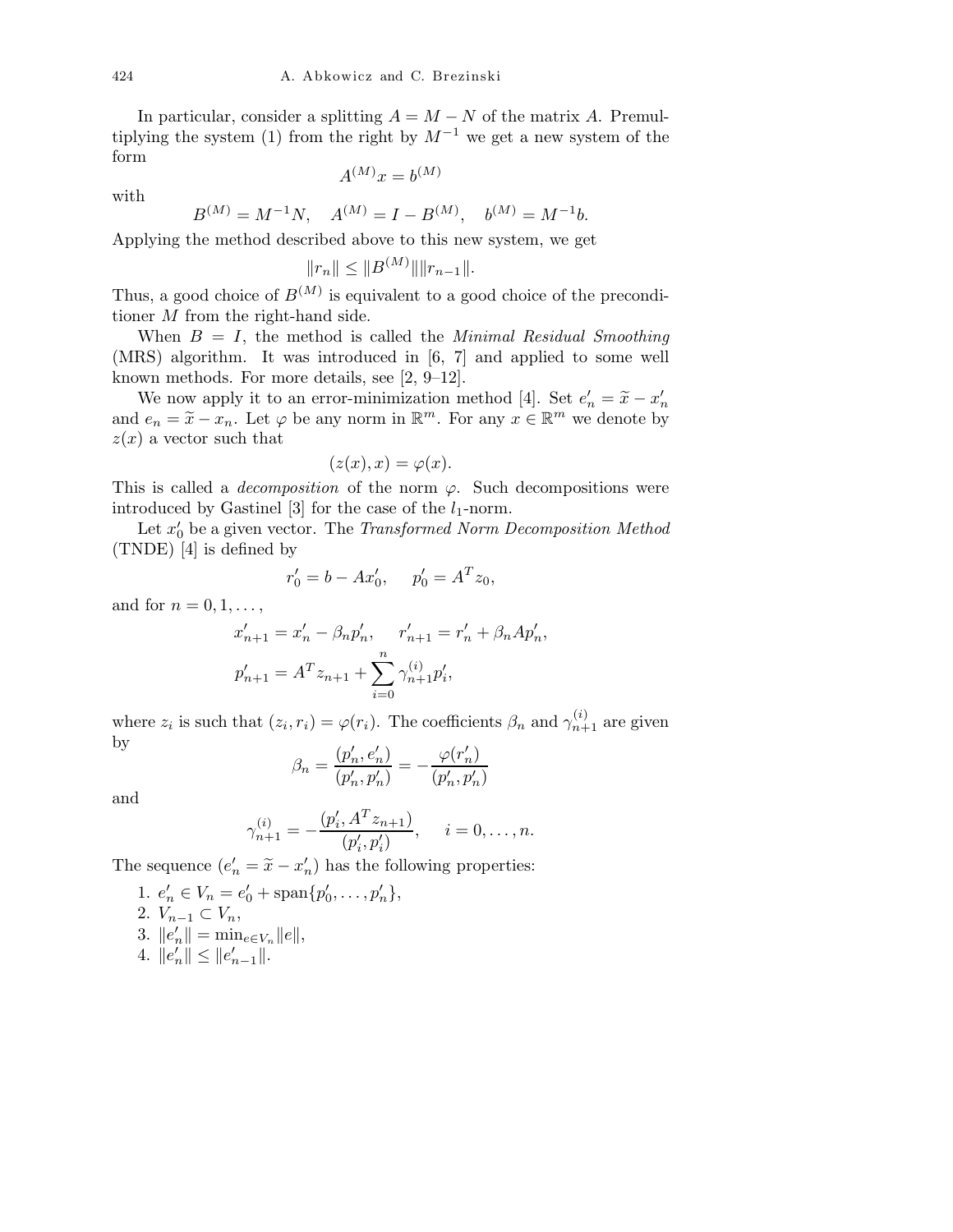If the MRS is applied to the TNDE, that is, to the sequence  $(r'_n)$  defined above with  $r_0 = r'_0$ , then we have

THEOREM 3.3. If  $\alpha_n \in ]0,1[$  then  $||e_n|| \le ||e_{n-1}||$ .

Proof. We have

$$
e_{n-1} = \alpha_{n-1} e'_{n-1} + (1 - \alpha_{n-1}) e_{n-2}.
$$

It follows that  $e_{n-1} = \sum_{i=1}^{n-1} a_i^{(n-1)} e'_i \in V_{n-1}$  for all n. Thus, from property 3,

$$
||e'_{n-1}|| \leq ||e_{n-1}||.
$$

Using property 4, we get

$$
||e_n|| \leq \alpha_n ||e'_n|| + (1 - \alpha_n) ||e_{n-1}|| \leq \alpha_n ||e'_{n-1}|| + (1 - \alpha_n) ||e_{n-1}||
$$
  

$$
\leq \alpha_n ||e_{n-1}|| + (1 - \alpha_n) ||e_{n-1}|| = ||e_{n-1}||
$$

and the result follows.  $\blacksquare$ 

**3.2.** Case (ii). Suppose now that  $r_n$  is given by

$$
r_n = \alpha_n r'_n + (1 - \alpha_n)Br'_n
$$

with  $B = I - AM^{-1}$ . Then  $r_n$  can be written as

$$
r_n = r_n' - \frac{(AM^{-1}r_n',r_n')}{(AM^{-1}r_n',AM^{-1}r_n')}AM^{-1}r_n'.
$$

Remark 7. If  $r'_n = r_{n-1}$  and  $M = I$ , then the hybrid procedure is identical to the Minimal Residual Method.

DEFINITION 1. Consider two vector sequences  $(u_n), (v_n) \in \mathbb{R}^m$  such that  $\lim_{n\to\infty}u_n=u$  and  $\lim_{n\to\infty}v_n=v$ . We say that  $(u_n)$  converges with the same speed as  $(v_n)$  if there exists N such that for all  $n \geq N$  there are  $M_n \in \mathbb{R}^{m \times m}$  and  $a_n \in \mathbb{R}^m$  with  $||a_n|| \leq \varepsilon$  such that

•  $v_{n+1} = M_n v_n,$ •  $u_{n+1} = M_n u_n + a_n$ .

LEMMA 3.4. Suppose that there exists N such that for all  $n \geq N$ , there is  $M_n \in \mathbb{R}^{m \times m}$  such that  $r'_{n+1} = M_n r'_n$  and  $AM^{-1}M_n = M_nAM^{-1}$ . If  $\lim_{n\to\infty} \alpha_n = \alpha$  exists and if there is K such that  $||M_n|| < K$  for all n, then  $(r_n)$  converges with the same speed as  $(r'_n)$ .

P r o o f. If  $(\alpha_n)$  converges, then there is a sequence  $(\varepsilon_n)$  with  $\lim_{n\to\infty} \varepsilon_n$ = 0 such that  $\alpha_{n+1} = \alpha_n - \varepsilon_n$  for all n. Setting  $a_n = \varepsilon_n A M^{-1} M_n r'_n$ , we get from the definition

$$
r_{n+1} = r'_{n+1} - (1 - \alpha_{n+1})A M^{-1} r'_{n+1} = M_n r'_n - (1 - \alpha_n + \varepsilon_n)A M^{-1} M_n r'_n
$$
  
=  $M_n(r'_n - (1 - \alpha_n)A M^{-1} r'_n) + \varepsilon_n A M^{-1} M_n r'_n = M_n r_n + a_n.$ 

Obviously  $\lim_{n\to\infty} a_n = 0$  and the result follows. ■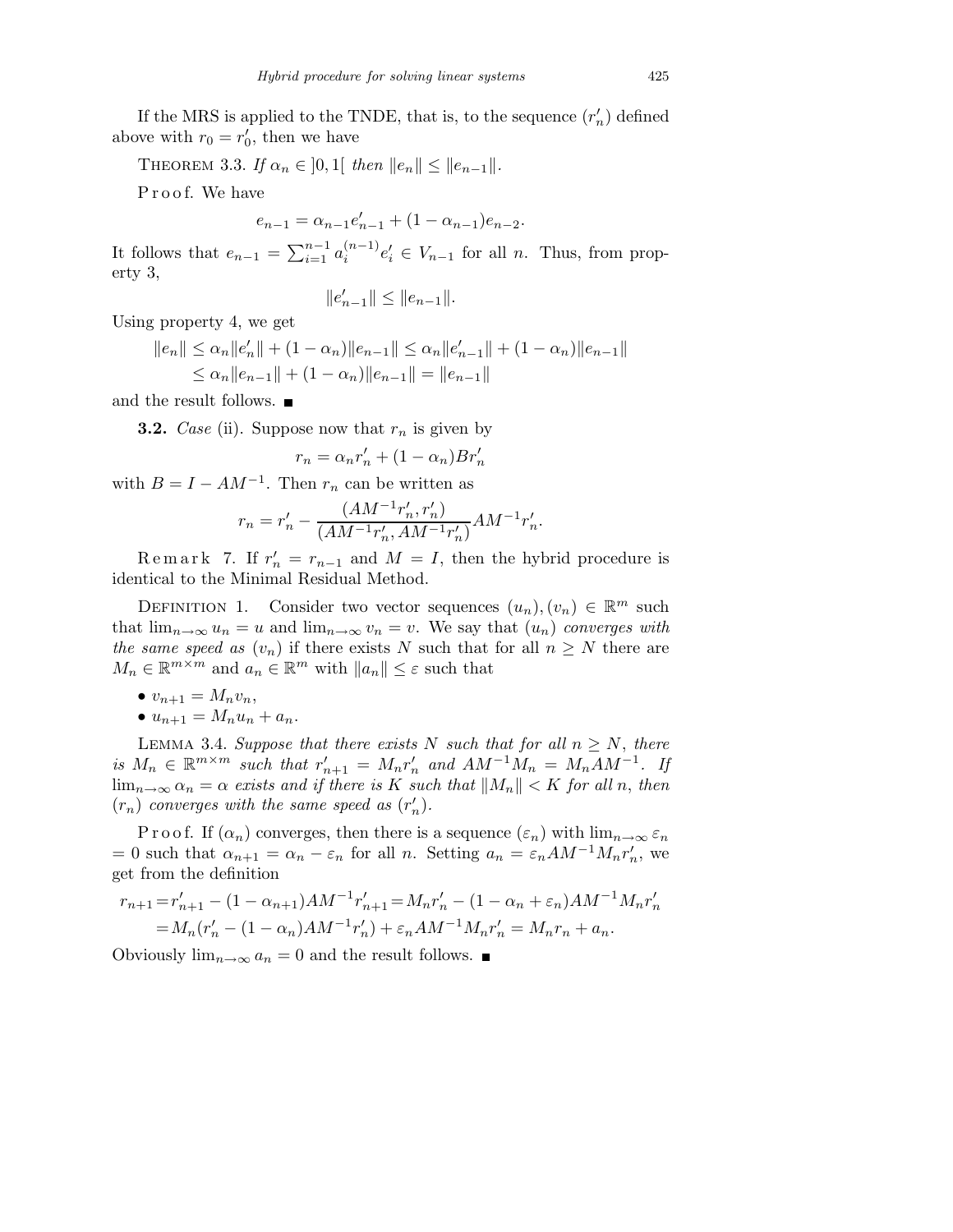We now assume that  $r'_n = c_n \gamma + a_n$ , where  $c_n \in \mathbb{R}$ ,  $a_n \in \mathbb{R}^m$ , and that  $\gamma$  is an eigenvector of B. In this case we get

LEMMA 3.5. Let  $\gamma$  be an eigenvector of B. If  $r'_n = c_n \gamma + a_n$ , then there are  $K \in \mathbb{R}$  and  $M_n \in \mathbb{R}^m$  such that for all n,  $||M_n|| \leq K$  and  $r_n = M_n a_n$ .

Proof. We know that

$$
r_n = \wp_n r'_n = c_n \wp_n \gamma + \wp_n a_n
$$

with

$$
\wp_n = I - p_n p_n^T G / (p_n^T G p_n),
$$

where  $p_n = AM^{-1}r'_n$ . Premultiplying  $p_n$  by  $\wp_n$  we get

$$
0 = \wp_n p_n = (1 - \lambda)c_n \wp_n \gamma + \wp_n A M^{-1} a_n,
$$

where  $\lambda$  is the eigenvalue of B corresponding to  $\gamma$ . Thus, since A is assumed to be regular,

$$
c_n \wp_n \gamma = -\frac{1}{1 - \lambda} \wp_n A M^{-1} a_n.
$$

Setting

$$
M_n = \wp_n \left( I - \frac{1}{1 - \lambda} A M^{-1} \right),
$$

we get  $r_n = M_n a_n$ . The matrix  $\wp_n$  is a G-orthogonal projection and thus  $\|\wp_n\|_G = 1.$  It follows that

$$
||M_n|| \le 1 + \frac{1}{|1 - \lambda|} ||AM^{-1}||
$$

which ends the proof.  $\blacksquare$ 

R e m a r k 8. As a consequence of Lemma 3.5 we have  $||r_n|| = \mathcal{O}(|a_n||)$ .

From Theorem 2.8, we easily get

THEOREM 3.6. Let  $\gamma$  be an eigenvector of B with the corresponding eigenvalue  $\lambda$ . If  $r'_n = c_n \gamma + a_n$  with  $\lim_{n \to \infty} ||a_n||/c_n = 0$  then

$$
\lim_{n \to \infty} \alpha_n = -\frac{\lambda}{1 - \lambda} \quad \text{and} \quad \lim_{n \to \infty} \frac{\|r_n\|}{\|r_n'\|} = 0.
$$

Proof. We have

 $r'_n = c_n \gamma + a_n$ ,  $Br'_n = \lambda c_n \gamma + Ba_n$ ,  $AM^{-1}r'_n = (1 - \lambda)c_n \gamma + AM^{-1}a_n$ , and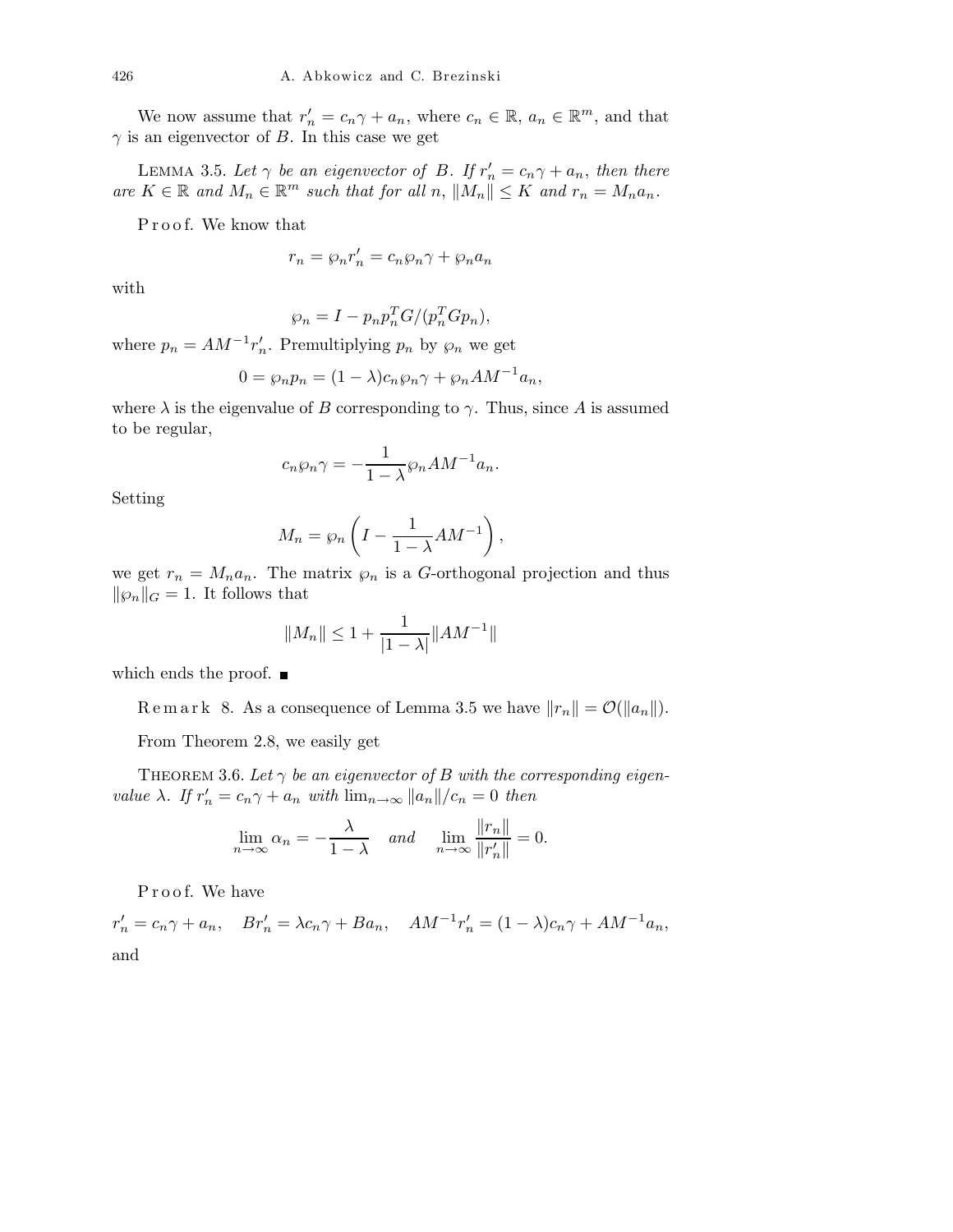$$
\lim_{n \to \infty} \alpha_n = -\frac{(Br'_n, AM^{-1}r'_n)}{(AM^{-1}r'_n, AM^{-1}r'_n)}
$$
\n
$$
= \lim_{n \to \infty} \left[ -\frac{\lambda(1-\lambda)c_n^2(\gamma, \gamma) + c_n\lambda(\gamma, AM^{-1}a_n)}{(1-\lambda)^2c_n^2(\gamma, \gamma) + 2(1-\lambda)c_n(\gamma, AM^{-1}a_n) + (AM^{-1}a_n, AM^{-1}a_n)} + \frac{(1-\lambda)c_n(Ba_n, \gamma) + (Ba_n, AM^{-1}a_n)}{(1-\lambda)^2c_n^2(\gamma, \gamma) + 2(1-\lambda)c_n(\gamma, AM^{-1}a_n) + (AM^{-1}a_n, AM^{-1}a_n)} \right]
$$
\n
$$
= \lim_{n \to \infty} \left[ -\frac{\lambda(1-\lambda)(\gamma, \gamma) + \lambda\frac{(\gamma, AM^{-1}a_n)}{c_n}}{(1-\lambda)^2(\gamma, \gamma) + 2(1-\lambda)\frac{(\gamma, AM^{-1}a_n)}{c_n} + \frac{(AM^{-1}a_n, AM^{-1}a_n)}{c_n^2}} + \frac{(1-\lambda)\frac{(Ba_n, \gamma) + (Ba_n, AM^{-1}a_n)}{c_n}}{(1-\lambda)^2(\gamma, \gamma) + 2(1-\lambda)\frac{(\gamma, AM^{-1}a_n)}{c_n} + \frac{(AA^{-1}a_n, AM^{-1}a_n)}{c_n^2}} \right]
$$
\n
$$
= -\frac{\lambda}{1-\lambda}.
$$

Let  $\theta_n$  be the angle between  $Zr'_n$  and  $ZAM^{-1}r'_n$ . Replacing  $r'_n$  and  $AM^{-1}r'_n$ by their expressions above, we also get

$$
\lim_{n \to \infty} \cos^2 \theta_n = \lim_{n \to \infty} \frac{(r'_n, AM^{-1}r'_n)^2}{\|r'_n\|^2 \|AM^{-1}r'_n\|^2}
$$
\n
$$
= \lim_{n \to \infty} \left[ \frac{1}{c_n^2(\gamma, \gamma) + 2c_n(\gamma, a_n) + (a_n, a_n)} \right]
$$
\n
$$
\times \frac{[(1-\lambda)c_n^2(\gamma, \gamma) + c_n(\gamma, AM^{-1}a_n) + (1-\lambda)c_n(a_n, \gamma) + (a_n, AM^{-1}a_n)]^2}{(1-\lambda)^2 c_n^2(\gamma, \gamma) + 2(1-\lambda)c_n(\gamma, AM^{-1}a_n) + (AM^{-1}a_n, AM^{-1}a_n)} \right]
$$
\n
$$
= \lim_{n \to \infty} \left[ \frac{1}{(\gamma, \gamma) + 2\frac{(\gamma, a_n)}{c_n} + \frac{(a_n, a_n)}{c_n^2}} \right]
$$
\n
$$
\times \frac{\left[ (1-\lambda)(\gamma, \gamma) + \frac{(\gamma, AM^{-1}a_n)}{c_n} + (1-\lambda)\frac{(a_n, \gamma)}{c_n} + \frac{(a_n, AM^{-1}a_n)}{c_n^2} \right]^2}{(1-\lambda)^2(\gamma, \gamma) + 2(1-\lambda)\frac{(\gamma, AM^{-1}a_n)}{c_n} + \frac{(AM^{-1}a_n, AM^{-1}a_n)}{c_n^2}} \right]
$$
\n
$$
= 1
$$

and the result follows by Theorem 2.8.  $\blacksquare$ 

The conditions of Lemma 3.5 and Theorem 3.6 seem difficult to check in practice. We now give an example where these results can be applied.

EXAMPLE. Let  $\{\lambda_i\}_{i=1}^m$  be the eigenvalues of  $B = I - A$  with the corre-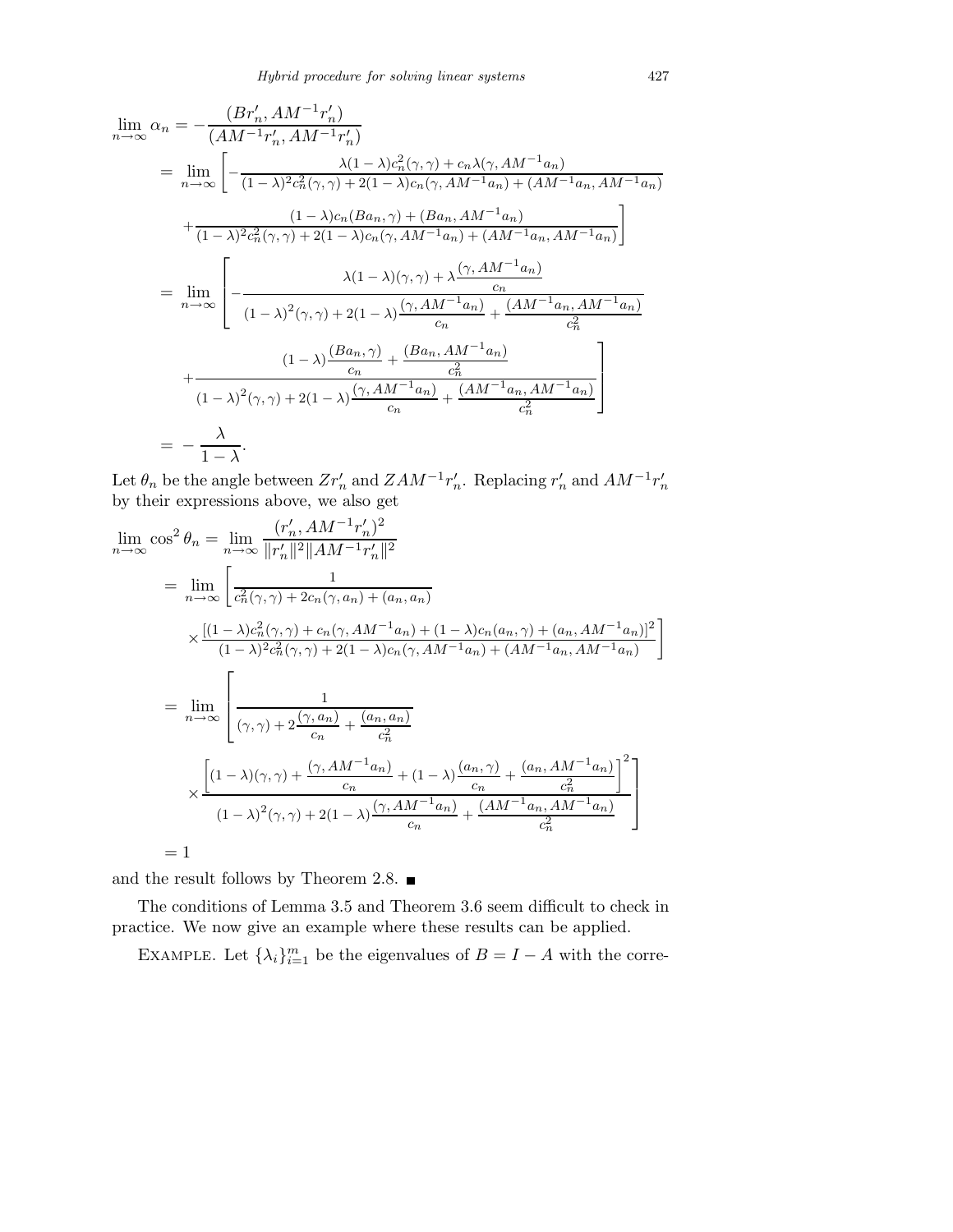sponding eigenvectors  $\{\gamma_i\}_{i=1}^m$ . Suppose that  $|\lambda_1| \geq \ldots \geq |\lambda_m|$  and that the eigenvectors form a basis of  $\mathbb{R}^m$ . Let  $r'_n$  be such that  $r'_n = Br'_{n-1}$  and let  $r_n$ be obtained by the hybrid procedure from  $r'_n$  and  $r'_{n+1}$ . Let  $r'_0 = \sum_{i=1}^m d_i \gamma_i$ . Thus

$$
r'_n = \sum_{i=1}^m d_i \lambda_i^n \gamma_i = d_1 \lambda_1^n \gamma_1 + \sum_{i=2}^m d_i \lambda_i^n \gamma_i.
$$

Setting

$$
c_n = d_1 \lambda_1^n, \quad a_n = \sum_{i=2}^m d_i \lambda_i^n \gamma_i,
$$

we get from Remark 8 and Theorem 3.6

THEOREM 3.7. If  $r'_n = Br'_{n-1}$ ,  $r_0 = r'_0$  and if  $r_n$  is obtained by the hybrid procedure from  $r'_n$  and  $r'_{n+1}$ , then  $||r_n|| = \mathcal{O}(|\lambda_2|^n)$ . Moreover, if  $|\lambda_2| < |\lambda_1|$ , then  $\lim_{n\to\infty} ||r_n||/||r_n'|| = 0.$ 

 $\text{R}$  e m a r k 9. This theorem holds even if  $|\lambda_2|$  < 1 <  $|\lambda_1|$ .

 $\text{R} \text{ e m a r k}$  10. Since  $(\alpha_n)$  converges, Lemma 3.4 shows that  $(r_n)$  converges with the same speed as  $(r'_n)$ . In this case, the iterations will be stopped when  $|\alpha_n + \lambda_1/(1 - \lambda_1)| \leq \varepsilon$ , where  $\varepsilon$  is an arbitrary threshold. Of course the value of  $\lambda_1$  is usually unknown and this test cannot be used in practice. Thus the iterations will be stopped when  $|\alpha_n - \alpha_{n-1}| \leq \varepsilon$ . However, it must be noticed that, due to a possible stagnation of the method, this test does not guarantee that the recurrence is close to the limit.

4. Numerical examples. In all the examples we take  $G = I, M = I$ ,  $B = I - A$  and  $x_0 = 0$ . The right-hand side is computed in order that the solution be  $\tilde{x} = [1, \ldots, 1]^T$ . Each figure shows  $\log ||r'_n||$  and  $\log ||r_n||$ as a function of the number  $n$  of iterations and the lowest curve always corresponds to the hybrid procedure.

Let  $\{\lambda_i\}_{i=1}^m$  be the set of eigenvalues of B. The elements of the matrix  $A \in \mathbb{R}^{100 \times 100}$  were randomly chosen in [0, 1]. The values of ||B||, | $\lambda_i$ | (i =  $1, \ldots, 100$ ) were computed with Matlab with a precision of  $10^{-20}$ .

**4.1.** Case (i). Let  $r'_n$  be obtained by the norm decomposition method of Gastinel [3] with  $\varphi_1(r) = \sum_{i=1}^m |r_i|$ . This method is as follows: for  $n=0,1,\ldots,$ 

$$
x'_{n+1} = x'_{n} - \alpha'_{n} A^{T} z_{n}, \quad r'_{n+1} = r'_{n} + \alpha'_{n} A A^{T} z_{n},
$$

where  $z_n = \text{sgn}(r'_n)$ . Thus,  $(z_n, r'_n) = \varphi_1(r'_n)$  and

$$
\alpha'_n = -\frac{\varphi_1(r'_n)}{(A^T z_n, A^T z_n)}.
$$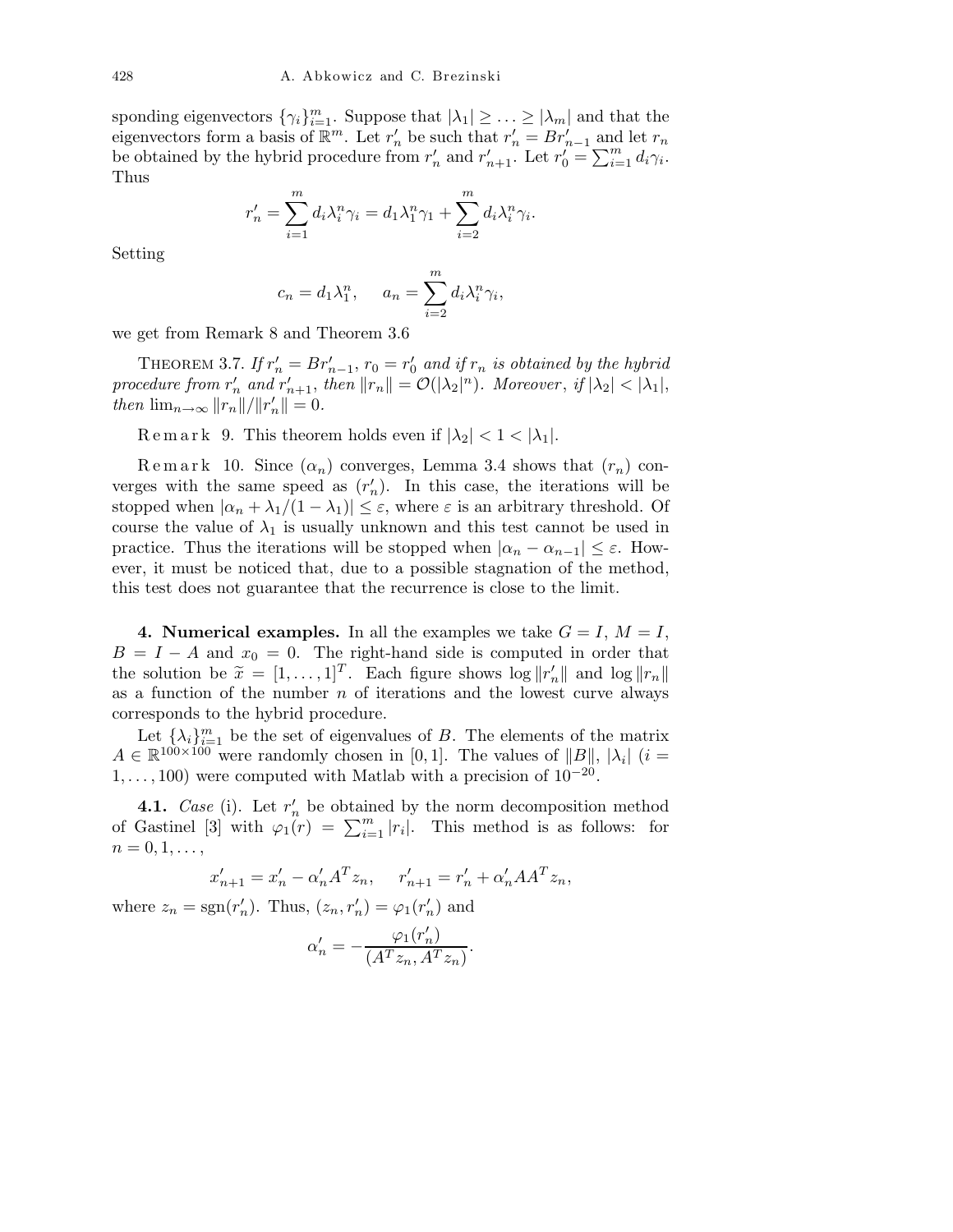Let  $r_n$  be computed by the hybrid procedure from  $r'_n$  and  $Br_{n-1}$ .

|               | Example 1 | Example 2 | Example 3 |
|---------------|-----------|-----------|-----------|
| B             | 0.998605  | 0.663839  | 1.485374  |
| $ \lambda_1 $ | 0.030418  | 0.661562  | 0.078104  |
| $ \lambda_2 $ | 0.030372  | 0.040093  | 0.046249  |

For each example  $|\lambda_2| < |\lambda_1|$  and thus condition 2 of Theorem 3.2 is satisfied. We did not check condition 1 but the numerical results show that, in this case, the convergence of Gastinel's method has been accelerated.

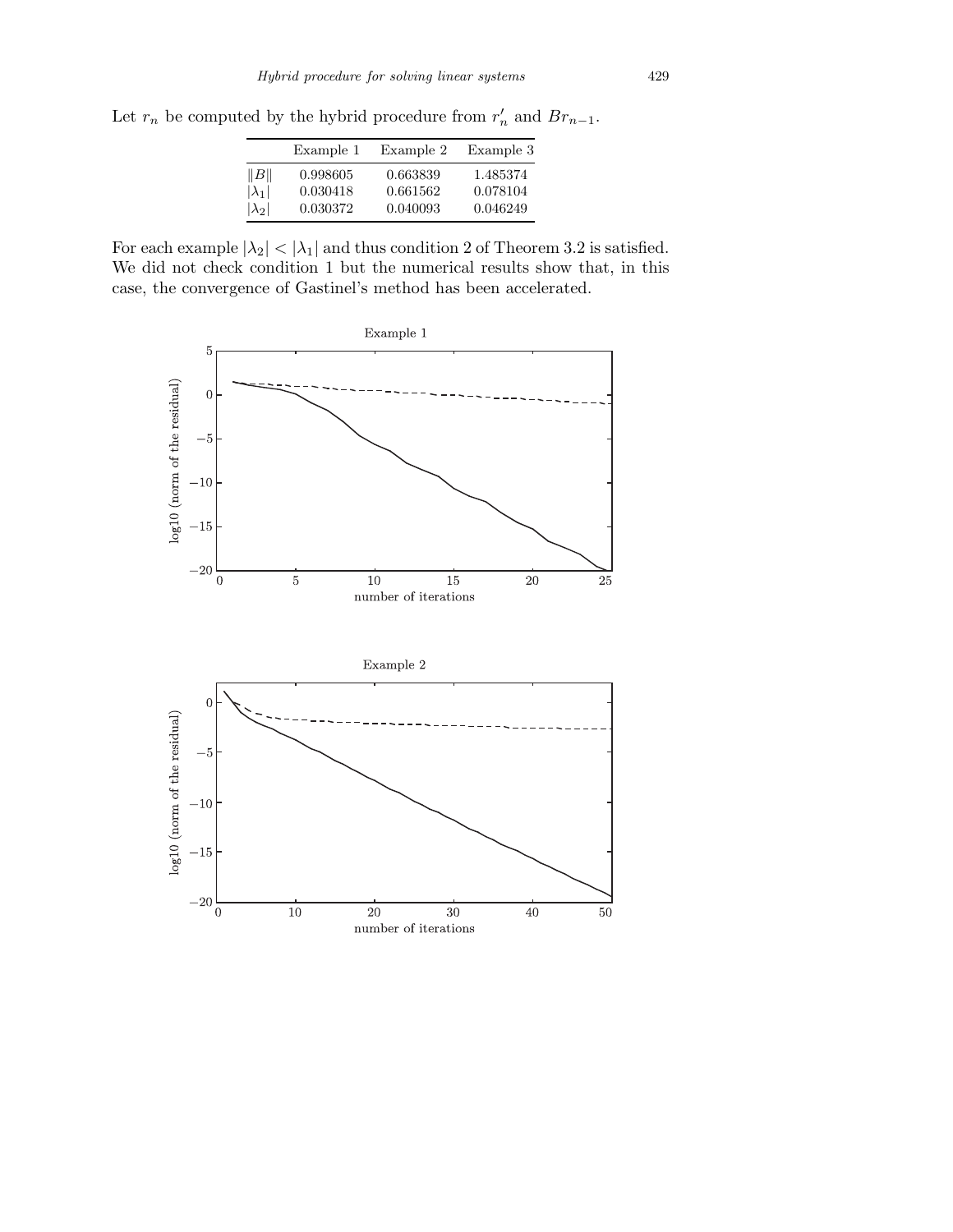

**4.2.** Case (ii). Let  $r'_n$  be such that  $r'_n = Br'_{n-1}$  and let  $r_n$  be computed by the hybrid procedure from  $r'_n$  and  $r'_{n+1}$ .

|               | Example 4 | Example 5 | Example 6 |
|---------------|-----------|-----------|-----------|
| B             | 6.296298  | 3.273282  | 6.457731  |
| $ \lambda_1 $ | 6.274695  | 1.158723  | 0.822448  |
| $ \lambda_2 $ | 0.380272  | 0.099341  | 0.195185  |

Let N be the index such that  $|\alpha_N + \lambda_1/(1-\lambda_1)| \leq 10^{-20}.$  We get

|                 | Example 4   | Example 5 | Example 6 |
|-----------------|-------------|-----------|-----------|
| N               | 12.         | > 35      | > 55      |
| $\log   r_N'  $ | 20.992904   |           |           |
| $\log   r_N  $  | $-9.771103$ |           |           |

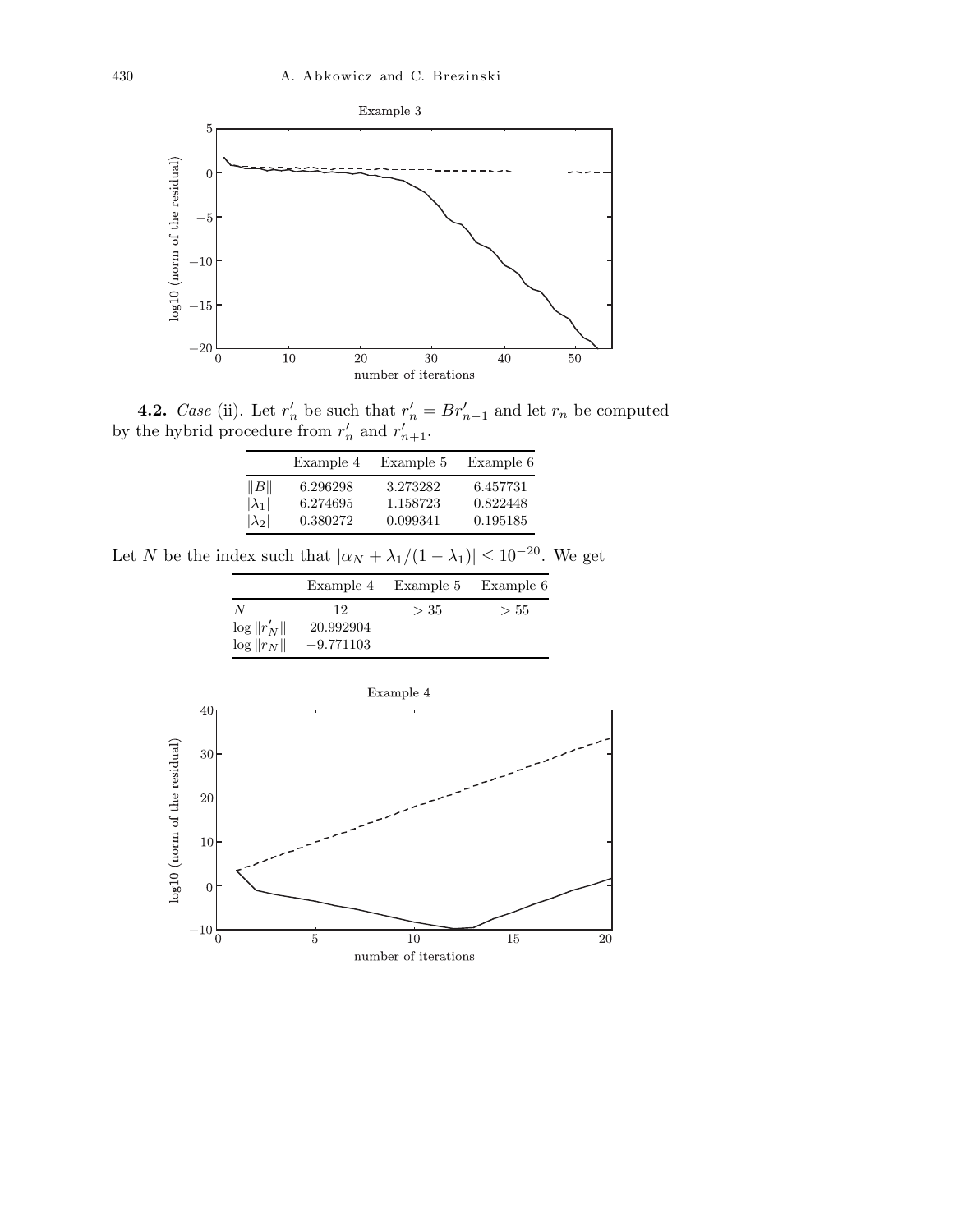

For each example we have  $|\lambda_2| < |\lambda_1|$ . Thus the conditions of Theorem 3.7 are satisfied and we get  $\lim_{n\to\infty} ||r_n||/||r_n'|| = 0$  even if  $\lim_{n\to\infty} ||r_n'|| = \infty$ (see Examples 4 and 5). For Example 1 we get, at iteration 12,  $|\alpha_{12} + \alpha_{13}|$  $|\lambda_1/(1-\lambda_1)| \leq 10^{-20}$ . Moreover, we also have  $|\alpha_n + \lambda_1/(1-\lambda_1)| \leq 10^{-20}$ for  $n \in [12, 20]$ , and thus we see that  $(r_n)$  converges with the same speed as  $(r'_n)$ . We can also remark that, since the sequence  $(r'_n)$  diverges, so does  $(r_n)$  (from iteration 12) and thus it is better to stop the iterations at  $n = 12$ .

## **References**

[1] C. Brezinski and M. Redivo Zaglia, *Hybrid procedures for solving linear systems*, Numer. Math. 67 (1994), 1–19.